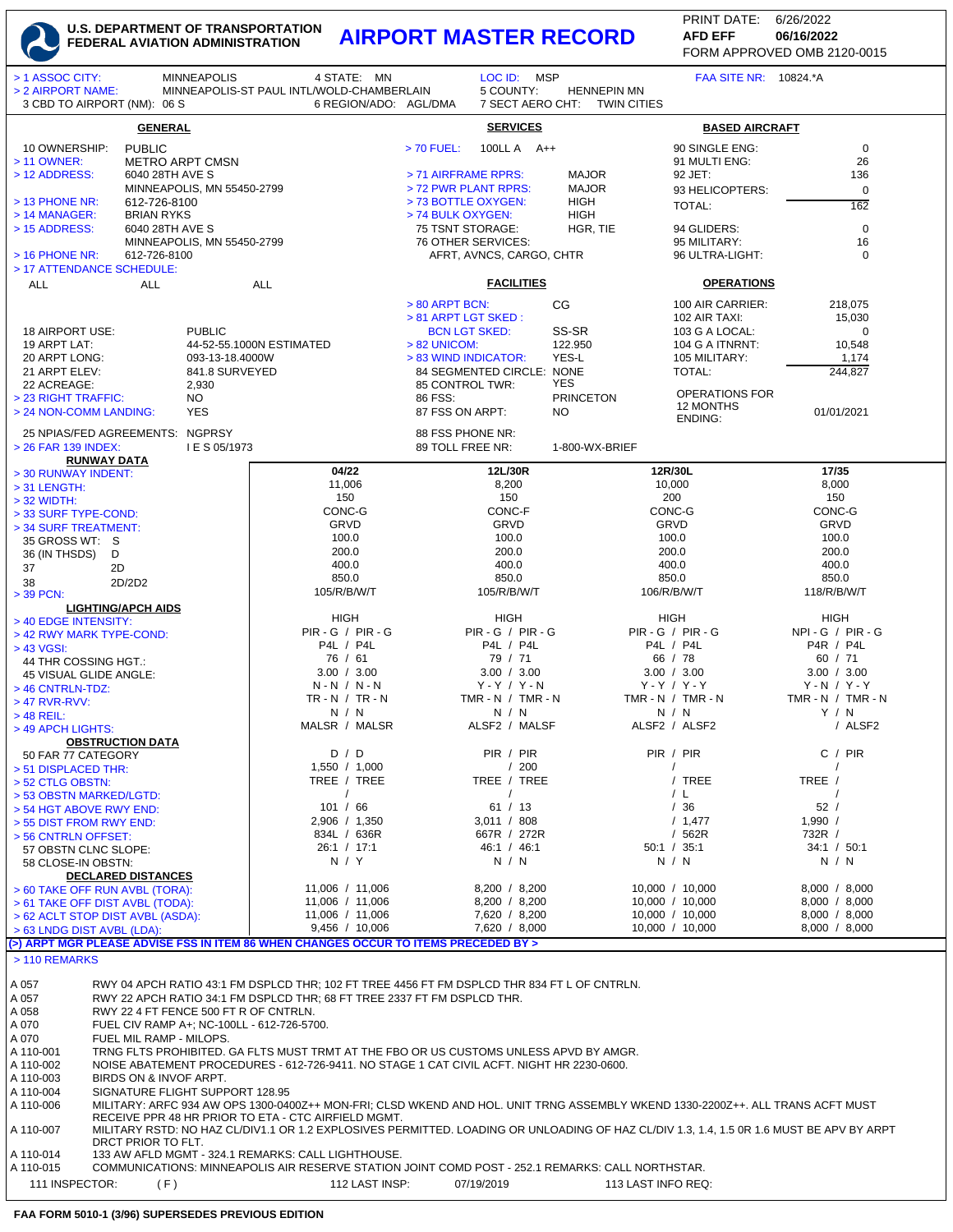

## **U.S. DEPARTMENT OF TRANSPORTATION FEDERAL AVIATION ADMINISTRATION AIRPORT MASTER RECORD AFD EFF 06/16/2022**

FORM APPROVED OMB 2120-0015 PRINT DATE: 6/26/2022 **AFD EFF**

| ***CONTINUED***<br>> 1 ASSOC CITY:<br>> 2 AIRPORT NAME:                                                                                                                                                                                              | 4 STATE: MN           | LOC ID: MSP<br>5 COUNTY:                                                                                                                                                                                                                                                                                       | FAA SITE NR: 10824.*A                                                                                                            |  |
|------------------------------------------------------------------------------------------------------------------------------------------------------------------------------------------------------------------------------------------------------|-----------------------|----------------------------------------------------------------------------------------------------------------------------------------------------------------------------------------------------------------------------------------------------------------------------------------------------------------|----------------------------------------------------------------------------------------------------------------------------------|--|
| 3 CBD TO AIRPORT (NM):                                                                                                                                                                                                                               | 6 REGION/ADO: AGL/DMA | 7 SECT AERO CHT:                                                                                                                                                                                                                                                                                               |                                                                                                                                  |  |
| <b>GENERAL</b>                                                                                                                                                                                                                                       |                       | <b>SERVICES</b>                                                                                                                                                                                                                                                                                                | <b>BASED AIRCRAFT</b>                                                                                                            |  |
| 10 OWNERSHIP:<br>> 11 OWNER:<br>> 12 ADDRESS:                                                                                                                                                                                                        |                       | $> 70$ FUEL:<br>> 71 AIRFRAME RPRS:                                                                                                                                                                                                                                                                            | 90 SINGLE ENG:<br>91 MULTI ENG:<br>92 JET:                                                                                       |  |
| $>$ 13 PHONE NR:<br>> 14 MANAGER:<br>> 15 ADDRESS:                                                                                                                                                                                                   |                       | > 72 PWR PLANT RPRS:<br>> 73 BOTTLE OXYGEN:<br>> 74 BULK OXYGEN:<br>75 TSNT STORAGE:<br>76 OTHER SERVICES:                                                                                                                                                                                                     | 93 HELICOPTERS:<br>TOTAL:<br>94 GLIDERS:<br>95 MILITARY:                                                                         |  |
| $>$ 16 PHONE NR:<br>> 17 ATTENDANCE SCHEDULE:                                                                                                                                                                                                        |                       |                                                                                                                                                                                                                                                                                                                | 96 ULTRA-LIGHT:                                                                                                                  |  |
|                                                                                                                                                                                                                                                      |                       | <b>FACILITIES</b>                                                                                                                                                                                                                                                                                              | <b>OPERATIONS</b>                                                                                                                |  |
| 18 AIRPORT USE:<br>19 ARPT LAT:<br>20 ARPT LONG:<br>21 ARPT ELEV:<br>22 ACREAGE:<br>> 23 RIGHT TRAFFIC:                                                                                                                                              |                       | > 80 ARPT BCN:<br>> 81 ARPT LGT SKED:<br><b>BCN LGT SKED:</b><br>> 82 UNICOM:<br>> 83 WIND INDICATOR:<br>84 SEGMENTED CIRCLE:<br>85 CONTROL TWR:<br>86 FSS:                                                                                                                                                    | 100 AIR CARRIER:<br>102 AIR TAXI:<br>103 G A LOCAL:<br>104 G A ITNRNT:<br>105 MILITARY:<br>TOTAL:<br>OPERATIONS FOR<br>12 MONTHS |  |
| > 24 NON-COMM LANDING:                                                                                                                                                                                                                               |                       | 87 FSS ON ARPT:                                                                                                                                                                                                                                                                                                | ENDING:                                                                                                                          |  |
| 25 NPIAS/FED AGREEMENTS:<br>> 26 FAR 139 INDEX:                                                                                                                                                                                                      |                       | 88 FSS PHONE NR:<br>89 TOLL FREE NR:                                                                                                                                                                                                                                                                           |                                                                                                                                  |  |
| <b>RUNWAY DATA</b><br>> 30 RUNWAY INDENT:<br>$>$ 31 LENGTH:<br>$>$ 32 WIDTH:<br>> 33 SURF TYPE-COND:                                                                                                                                                 |                       |                                                                                                                                                                                                                                                                                                                |                                                                                                                                  |  |
| > 34 SURF TREATMENT:<br>35 GROSS WT: S<br>36 (IN THSDS)<br>D<br>37<br>2D                                                                                                                                                                             |                       |                                                                                                                                                                                                                                                                                                                |                                                                                                                                  |  |
| 2D/2D2<br>38<br>$>$ 39 PCN:                                                                                                                                                                                                                          |                       |                                                                                                                                                                                                                                                                                                                |                                                                                                                                  |  |
| <b>LIGHTING/APCH AIDS</b><br>> 40 EDGE INTENSITY:                                                                                                                                                                                                    |                       |                                                                                                                                                                                                                                                                                                                |                                                                                                                                  |  |
| > 42 RWY MARK TYPE-COND:<br>> 43 VGSI:                                                                                                                                                                                                               | $\prime$ -            |                                                                                                                                                                                                                                                                                                                | - / -                                                                                                                            |  |
| 44 THR COSSING HGT.:                                                                                                                                                                                                                                 |                       |                                                                                                                                                                                                                                                                                                                |                                                                                                                                  |  |
| 45 VISUAL GLIDE ANGLE:<br>> 46 CNTRLN-TDZ:                                                                                                                                                                                                           |                       |                                                                                                                                                                                                                                                                                                                |                                                                                                                                  |  |
| $>47$ RVR-RVV:                                                                                                                                                                                                                                       | $\sqrt{ }$            |                                                                                                                                                                                                                                                                                                                | - / -                                                                                                                            |  |
| $>$ 48 REIL:<br>> 49 APCH LIGHTS:                                                                                                                                                                                                                    |                       |                                                                                                                                                                                                                                                                                                                |                                                                                                                                  |  |
| <b>OBSTRUCTION DATA</b>                                                                                                                                                                                                                              |                       |                                                                                                                                                                                                                                                                                                                |                                                                                                                                  |  |
| 50 FAR 77 CATEGORY<br>> 51 DISPLACED THR:                                                                                                                                                                                                            |                       |                                                                                                                                                                                                                                                                                                                |                                                                                                                                  |  |
| $>$ 52 CTLG OBSTN:<br>> 53 OBSTN MARKED/LGTD:                                                                                                                                                                                                        |                       |                                                                                                                                                                                                                                                                                                                |                                                                                                                                  |  |
| > 54 HGT ABOVE RWY END:                                                                                                                                                                                                                              |                       |                                                                                                                                                                                                                                                                                                                |                                                                                                                                  |  |
| > 55 DIST FROM RWY END:<br>> 56 CNTRLN OFFSET:                                                                                                                                                                                                       |                       |                                                                                                                                                                                                                                                                                                                |                                                                                                                                  |  |
| 57 OBSTN CLNC SLOPE:                                                                                                                                                                                                                                 |                       |                                                                                                                                                                                                                                                                                                                |                                                                                                                                  |  |
| 58 CLOSE-IN OBSTN:<br><b>DECLARED DISTANCES</b>                                                                                                                                                                                                      |                       |                                                                                                                                                                                                                                                                                                                |                                                                                                                                  |  |
| > 60 TAKE OFF RUN AVBL (TORA):<br>> 61 TAKE OFF DIST AVBL (TODA):                                                                                                                                                                                    |                       |                                                                                                                                                                                                                                                                                                                |                                                                                                                                  |  |
| > 62 ACLT STOP DIST AVBL (ASDA):                                                                                                                                                                                                                     |                       |                                                                                                                                                                                                                                                                                                                |                                                                                                                                  |  |
| > 63 LNDG DIST AVBL (LDA):<br>(>) ARPT MGR PLEASE ADVISE FSS IN ITEM 86 WHEN CHANGES OCCUR TO ITEMS PRECEDED BY >                                                                                                                                    |                       |                                                                                                                                                                                                                                                                                                                |                                                                                                                                  |  |
| > 110 REMARKS                                                                                                                                                                                                                                        |                       |                                                                                                                                                                                                                                                                                                                |                                                                                                                                  |  |
| 934 AW AFLD MGMT - PTD 282.675 REMARKS: CALL VIKING OPS.<br>A 110-016<br>A 110-017<br>REMARKS: AFRC 934 AW CTC PTD VIKING OPS 20 MIN PRIOR LDG.<br>A 110-018<br>A 110-019<br>A 110-020<br>A 110-021<br>RWY STATUS LGTS IN OPRN.<br>A 110-022<br>ARR. |                       | ASDE-X IN USE; OPR TRANSPONDERS WITH ALT RPRT MODE & ADS-B ENABLED ON ALL ARPT SFCS.<br>UNSKED ACFT AT TRML 2-HUMPHREY REQ TO CTC TRML 2 GATE CONTROL ON 122.95 OR CALL 612-726-5742 PRIOR TO ARR.<br>ALL GROUP VI ACFT WITH WINGSPAN GREATER THAN 214 FT PPR REQ PRIOR TO ARR - CTC AIRSIDE OPS 612-726-5111. | ALL GA ACFT WITH LESS THAN 20 PAX THAT NEED TO CLEAR US CUSTOMS SHOULD CTC SIGNATURE FLT SUPPORT 128.95 OR 612-726-5700 PRIOR TO |  |
| A 110-023<br>TWY J CLSD TO ACFT WINGSPAN MORE THAN 85.5 FT.<br>RWY 04 AER COMPLEX; DEP CHECK COMPASS VERIFY CORRECT HDG.<br>A 30A                                                                                                                    |                       |                                                                                                                                                                                                                                                                                                                |                                                                                                                                  |  |
| 111 INSPECTOR:<br>(F)                                                                                                                                                                                                                                | 112 LAST INSP:        | 07/19/2019                                                                                                                                                                                                                                                                                                     | 113 LAST INFO REQ:                                                                                                               |  |